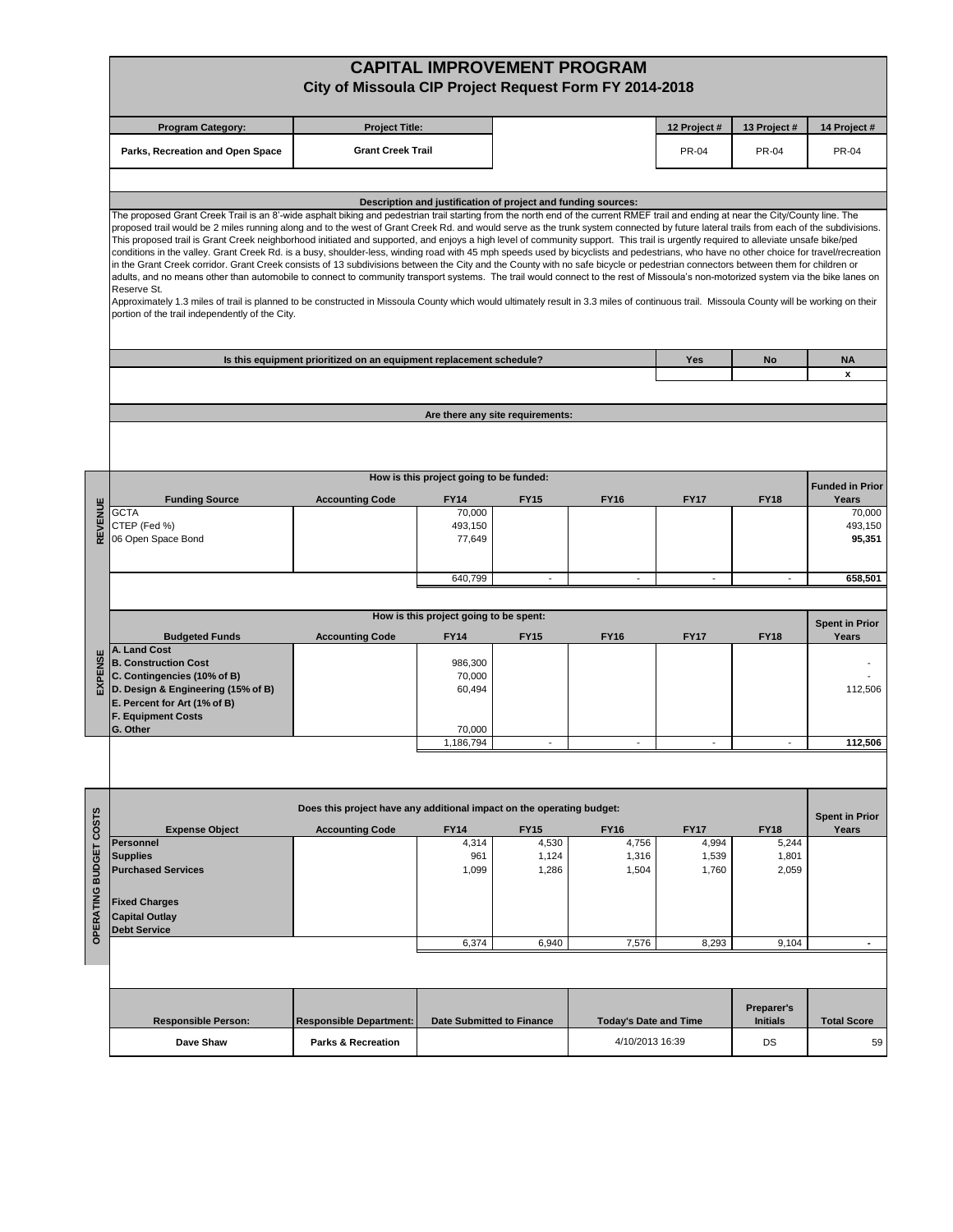| <b>CAPITAL IMPROVEMENT PROGRAM</b><br><b>Project Rating</b><br>(See C.I.P. Instructions For Explanation of Criteria)                                                                                                                                                           |                       |                              |   |                                                                                                                                                                                                                                                                                                                                                                                                                                                                                                                                                                                                                                                                                                                                                                                                                                                                                                                                                               |              |                              |  |  |  |
|--------------------------------------------------------------------------------------------------------------------------------------------------------------------------------------------------------------------------------------------------------------------------------|-----------------------|------------------------------|---|---------------------------------------------------------------------------------------------------------------------------------------------------------------------------------------------------------------------------------------------------------------------------------------------------------------------------------------------------------------------------------------------------------------------------------------------------------------------------------------------------------------------------------------------------------------------------------------------------------------------------------------------------------------------------------------------------------------------------------------------------------------------------------------------------------------------------------------------------------------------------------------------------------------------------------------------------------------|--------------|------------------------------|--|--|--|
| <b>Program Category:</b>                                                                                                                                                                                                                                                       | <b>Project Title:</b> |                              |   | PR-04                                                                                                                                                                                                                                                                                                                                                                                                                                                                                                                                                                                                                                                                                                                                                                                                                                                                                                                                                         |              | 14 Project #                 |  |  |  |
| Parks, Recreation<br><b>Grant Creek Trail</b><br>and Open Space<br>Yes<br><b>Qualitative Analysis</b>                                                                                                                                                                          |                       |                              |   |                                                                                                                                                                                                                                                                                                                                                                                                                                                                                                                                                                                                                                                                                                                                                                                                                                                                                                                                                               | <b>PR-04</b> |                              |  |  |  |
|                                                                                                                                                                                                                                                                                |                       | <b>No</b>                    |   | <b>Comments</b>                                                                                                                                                                                                                                                                                                                                                                                                                                                                                                                                                                                                                                                                                                                                                                                                                                                                                                                                               |              |                              |  |  |  |
| 1. Is the project necessa<br>state, or local legal requirements? This cri-<br>terion includes projects mandated by Court<br>Order to meet requirements of law or other<br>requirements. Of special concern is that the<br>project be accessible to the handicapped.            |                       |                              | x | Montana Code provides that services to annexed areas be provided on substantially the same basis and in the<br>same manner as such services are provided within the rest of the municipality. Grant Creek does not have a safe<br>means of bicycle or pedestrian transportation via a trail network, sidewalks, or bike street lanes as provided<br>elsewhere in the City. Grant Creek does not have access to Mountain Line bus transportation. This project will<br>provide the safe means of pedestrian/bicycle transportation via a trail separated from the road and designed for<br>ADA handicapped access. If a separate CIP Request for a Park'n Ride with bus service and trailhead parking just<br>north of Sevenar is approved and coupled with this project, GC pedestrians/cyclists/motorists will all have bus<br>transportation access. Rebuilding GC Road to incorporate sidewalks and bike lanes is not feasible and is cost<br>prohibitive. |              |                              |  |  |  |
| 2. Is the project necessary to fulfill a con-<br>tractual requirement? This criterion includes<br>Federal or State grants which require local<br>participation. Indicate the Grant name and<br>number in the comment column.<br>3. Is this project urgently required? Will de- |                       |                              | X |                                                                                                                                                                                                                                                                                                                                                                                                                                                                                                                                                                                                                                                                                                                                                                                                                                                                                                                                                               |              |                              |  |  |  |
| lay result in curtailment of an essential ser-<br>vice? This statement should be checked<br>"Yes" only if an emergency is clearly indi-<br>cated; otherwise, answer "No". If "Yes",<br>be sure to give full justification.                                                     |                       |                              | х | It is urgent to remedy the dangerous exposure of pedestrians and cyclists on Grant Creek Rd by providing a trail<br>separate from the road as soon as possible and before a serious accident occurs.                                                                                                                                                                                                                                                                                                                                                                                                                                                                                                                                                                                                                                                                                                                                                          |              |                              |  |  |  |
| 4. Does the project provide for and/or im-<br>prove public health and/or public safety?<br>This criterion should be answered "No" un-<br>less public health and/or safety can be<br>shown to be an urgent or critical factor.                                                  |                       |                              | х | Not only do Missoulians use Grant Creek Rd. for recreational biking and walking/jogging, but the three local hotels<br>have visitors who frequently walk along Grant Creek Rd. for exercise. With virtually no shoulder along Grant Creek<br>Rd, and a speed limit of 45 mph, this creates a dangerous bicycle/pedestrian environment. This trail would make<br>safe non-motorized connections between subdivisions and reduce traffic (and exhaust pollution) created by Grant<br>Creek residents. This trail would also encourage physical activity, promoting individual health.                                                                                                                                                                                                                                                                                                                                                                           |              |                              |  |  |  |
| <b>Quantitative Analysis</b>                                                                                                                                                                                                                                                   |                       | Raw<br><b>Score</b><br>Range |   | <b>Comments</b>                                                                                                                                                                                                                                                                                                                                                                                                                                                                                                                                                                                                                                                                                                                                                                                                                                                                                                                                               | Weight       | <b>Total</b><br><b>Score</b> |  |  |  |
| 5. Does the project result in maximum<br>benefit to the community from the<br>investment dollar?                                                                                                                                                                               |                       | $(0-3)$<br>3                 |   | The trail will alleviate traffic, provide safe routes between neighborhoods and provide a safe<br>alternative to motorized transportation. In a December 2006 survey of GC residents, 330 people<br>5<br>(exclusive of visitors and others from elsewhere in the City) indicated they would use the trail on a<br>regular basis with 35% of Grant Creek residences responding. Project leverages come from the<br>Open Space Bond, cash donations and easements donated by landowners to match CTEP and<br>RTP funds.                                                                                                                                                                                                                                                                                                                                                                                                                                         |              |                              |  |  |  |
| 6. Does the project require speedy<br>implementation in order to assure its<br>maximum effectiveness?                                                                                                                                                                          |                       | $(0-3)$<br>3                 |   | Because of public safety, this project should not be deferred. Also, private donations of cash will not<br>be forthcoming if trail completion in the near term cannot be demonstrated.                                                                                                                                                                                                                                                                                                                                                                                                                                                                                                                                                                                                                                                                                                                                                                        |              |                              |  |  |  |
| 7. Does the project conserve energy,<br>cultural or natural resources, or reduce<br>pollution?                                                                                                                                                                                 |                       | $(0-3)$<br>2                 |   | This trail encourages use of non-motorized transportation resulting in increased air quality. The<br>need for motorized transportation between neighborhoods and other locations will also be<br>diminished. This trail will help promote education regarding our elk population with a proposed elk<br>viewing station. The trail provides access to the open spaces of Grant Creek and the connecting<br>trails to the Rattlesnake.                                                                                                                                                                                                                                                                                                                                                                                                                                                                                                                         | 4            | 8                            |  |  |  |
| 8. Does the project improve or expand<br>upon essential City services where such<br>services are recognized and accepted as<br>being necessary and effective?                                                                                                                  |                       | $(0-2)$<br>3                 |   | This trail would provide a safe non-motorized route that is relatively inexpensive and very<br>convenient for Grant Creek residents, Missoula residents and visitors. The project is in concert with<br>plans to conserve open space. It furthers the objectives of Transportation Demand Management<br>(TDM) by providing a facility of affordable transportation, reducing the number of vehicle trips, and<br>increasing transportation options for Missoula Residents.                                                                                                                                                                                                                                                                                                                                                                                                                                                                                    | 4            | 12                           |  |  |  |
| 9. Does the project specifically relate to the<br>City's strategic planning priorities or other<br>plans?                                                                                                                                                                      |                       | $(0-3)$<br>3                 |   | The trail was included as an unfunded project in the 2004 UTP Update and is mentioned specifically<br>in the 2006 Open Space Plan Update. The trail is supported by the Master Parks Plan and the<br>2001 Non-Motorized Transportation Plan. It meets Strategic Plan objectives by promoting<br>community involvement in partnership with City government, acquiring donated private property and<br>furthering TDM goals. The concept of a Grant Creek trail separate from roads was part of the 1980<br>Grant Creek Area Plan, the 1987 Grant land PUD, and was a requirement of the City ordinance<br>upon annexation of Grant land in 1989.                                                                                                                                                                                                                                                                                                               | 4            | 12                           |  |  |  |
|                                                                                                                                                                                                                                                                                |                       |                              |   | <b>Total Score</b>                                                                                                                                                                                                                                                                                                                                                                                                                                                                                                                                                                                                                                                                                                                                                                                                                                                                                                                                            |              | 59                           |  |  |  |